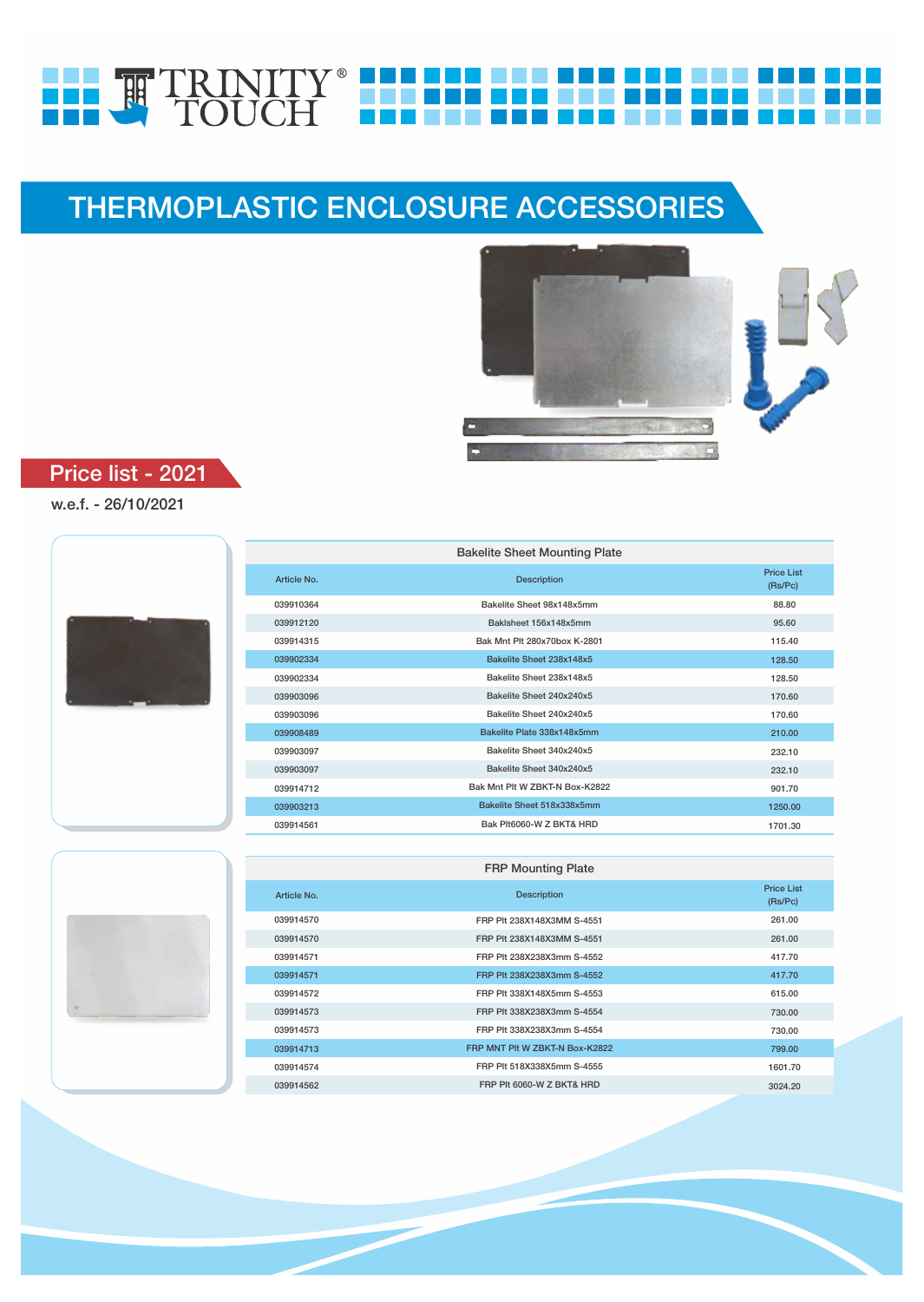(Rs/Pc) 24.00 24.00 30.60 30.60 80.00 105.00 110.00 137.00 171.00 210.00 231.00 231.00 290.20 290.20 250.00 495.00 495.00 755.20

> 42.50 42.50



011707840 011707840









Galvanised Iron (GI) Mounting Plate

GI Plate 85x83x60-1.2mm-S3431 GI Plate 85x83x60-1.2mm-S3431 GI Mnt Plt 102x100-1.2mm S3432 GI Mnt Plt102x100-1.2mm S3432 Mounting Plate 1308 Mounting Plate 1313 GI Plate180x80-1.2mm S3433 Mounting Plate 1813 Mounting Plate 1818 GI Plate 270x80-1.2mm S3434 Heavy Mounting Plate 2819 Heavy Mounting Plate 2819 Heavy Mounting Plate 2828 Heavy Mounting Plate 2828 GI Plate 380x190-1.6mm S3368 Heavy Mounting Plate 3828 Heavy Mounting Plate 3828 GI Mnt Plt W ZBKT-N Box-K2822

**Description** Price List<br>
Price List<br>
Price List



| <b>SS Mounting Foot</b> |                                |                              |  |
|-------------------------|--------------------------------|------------------------------|--|
| Article No.             | <b>Description</b>             | <b>Price List</b><br>(Rs/PC) |  |
| 039914565               | Ss304 MNT Foot-Basic Ser-K2904 | 137.50                       |  |
| 039914565               | SS304 MNT Foot-Basic Ser-K2904 | 137.50                       |  |
| 039914565               | SS304 MNT Foot-Basic Ser-K2904 | 137.50                       |  |
| 039914565               | SS304 MNT Foot-Basic Ser-K2904 | 137.50                       |  |
| 039914565               | SS304 MNT Foot-Basic Ser-K2904 | 137.50                       |  |
| 039914565               | SS304 MNT Foot-Basic Ser-K2904 | 137.50                       |  |
| 039914565               | SS304 MNT Foot-Basic Ser-K2904 | 137.50                       |  |

T-HE-Screw-(68mm)-(Blue) T-HE-Screw-(68mm)-(Blue)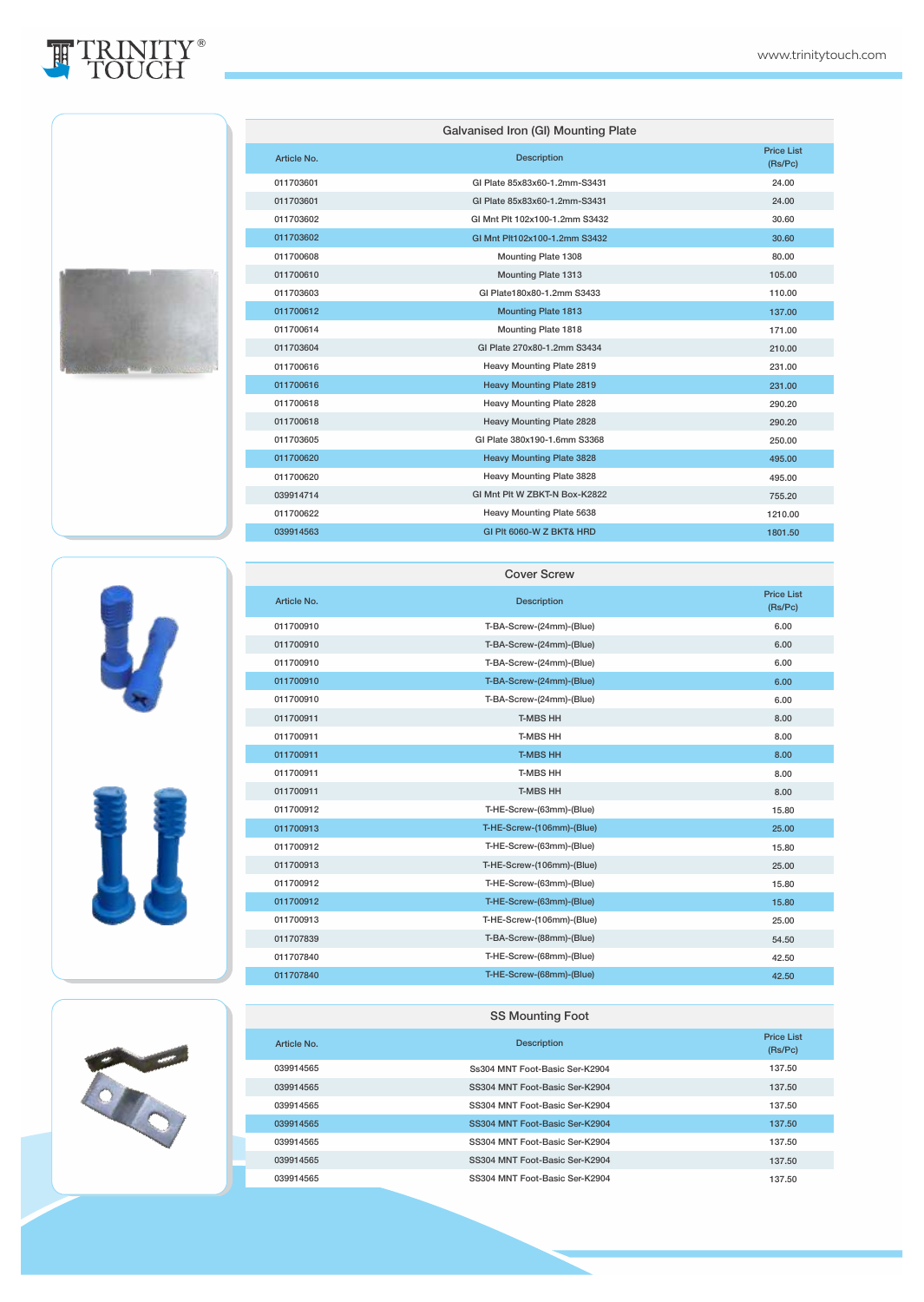

|  | 039914565   | SS304 MNT Foot-Basic Ser-K2904  | 137.50                       |
|--|-------------|---------------------------------|------------------------------|
|  | 039914565   | SS304 MNT Foot-Basic Ser-K2904  | 137.50                       |
|  | 039914565   | SS304 MNT Foot-Basic Ser-K2904  | 137.50                       |
|  | 039914560   | SS304 MNT Foot W MNT HRD        | 305.20                       |
|  | 039914560   | SS304 MNT Foot W MNT HRD        | 305.20                       |
|  | 039914560   | SS304 MNT Foot W MNT HRD        | 305.20                       |
|  | 039914560   | SS304 MNT Foot W MNT HRD        | 305.20                       |
|  | 039914560   | SS304 MNT Foot W MNT HRD        | 305.20                       |
|  | 039914560   | SS304 MNT Foot W MNT HRD        | 305.20                       |
|  | 039914560   | SS304 MNT Foot W MNT HRD        | 305.20                       |
|  | 039914560   | SS304 MNT Foot W MNT HRD        | 305.20                       |
|  | 039914560   | SS304 MNT Foot W MNT HRD        | 305.20                       |
|  |             |                                 |                              |
|  |             | <b>G.I Mounting Channel</b>     |                              |
|  | Article No. | <b>Description</b>              | <b>Price List</b><br>(Rs/Pc) |
|  | 039914564   | GI Channel 6060Box-W MNT HRD    | 784.80                       |
|  |             |                                 |                              |
|  |             | Hinge                           |                              |
|  | Article No. | <b>Description</b>              | <b>Price List</b><br>(Rs/Pc) |
|  | 011700624   | T-HE-Hinge                      | 150.00                       |
|  | 011700625   | T-HE-Hinge                      | 204.80                       |
|  | 011700625   | T-HE-Hinge                      | 204.80                       |
|  | 039912325   | <b>Heavy Series New</b>         | 294.20                       |
|  | 039912325   | <b>Heavy Series New</b>         | 294.20                       |
|  | 011700625   | T-HE-Hinge                      | 204.80                       |
|  | 039912325   | <b>Heavy Series New</b>         | 294.20                       |
|  | 039912325   | <b>Heavy Series New</b>         | 294.20                       |
|  | 039912325   | <b>Heavy Series New</b>         | 294.20                       |
|  |             |                                 | 294.20                       |
|  | 039912325   | <b>Heavy Series New</b>         |                              |
|  | 039913221   | Die Cast AL Hinge Black-GRP Box | 414.40                       |
|  |             |                                 |                              |
|  |             | Latch                           |                              |
|  | Article No. | <b>Description</b>              | <b>Price List</b><br>(Rs/Pc) |
|  | 039914579   | Ss304 Latch Seavy Box-K2905     | 232.50                       |



Г



|             | Handle                     |                              |
|-------------|----------------------------|------------------------------|
| Article No. | <b>Description</b>         | <b>Price List</b><br>(Rs/PC) |
| 039914663   | Heavy Encl Handle W Gaskit | 274.40                       |

|             | Combiner                       |                              |
|-------------|--------------------------------|------------------------------|
| Article No. | <b>Description</b>             | <b>Price List</b><br>(Rs/PC) |
| 011707830   | Combiner W/PU Gasket& Hardware | 572.50                       |
| 011710514   | Combiner W/PU Gasket& Hardware | 735.60                       |



|             | Window              |                              |
|-------------|---------------------|------------------------------|
| Article No. | <b>Description</b>  | <b>Price List</b><br>(Rs/PC) |
| 039907468   | 2 Way Window-IP 65  | 509.20                       |
| 039907469   | 4 Way Window-IP 65  | 922.90                       |
| 039907470   | 8 Way Window-IP 65  | 1273.10                      |
| 039907471   | 12 Way Window-IP 65 | 1575.40                      |
|             |                     |                              |